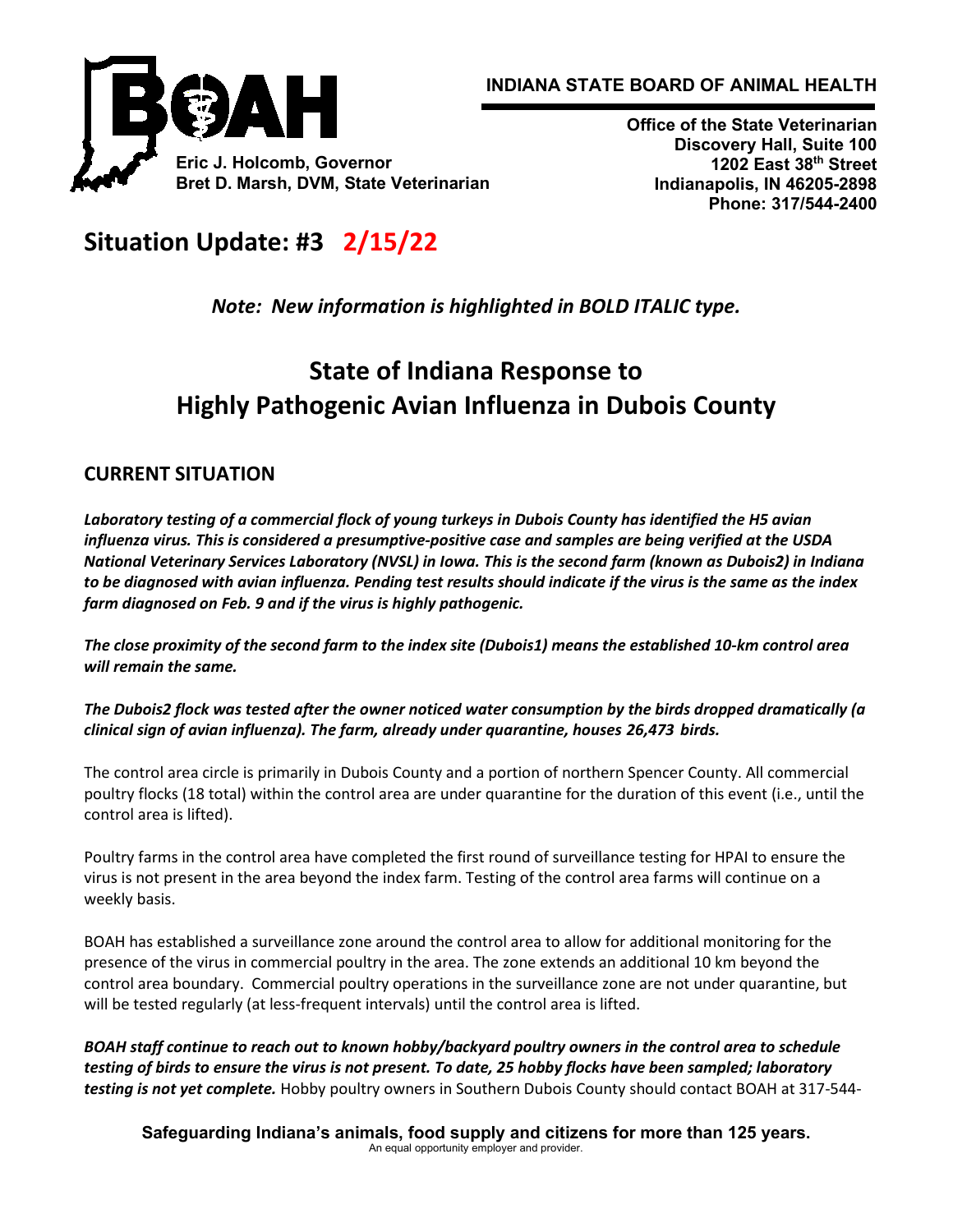2387 to schedule testing at no charge. BOAH staff have begun testing small poultry flocks in the control area and will continue to make appointments to make site visits.

*USDA-Wildlife Services staff in Indiana is beginning wild bird surveillance efforts in the area.*

## **BACKGROUND**

On Feb. 9, 2022, a confirmed case of H5N1 highly pathogenic avian influenza (HPAI) was identified in a single commercial turkey flock in Dubois County. This is the first report of HPAI in commercial poultry in the United States since 2020 and the first in Indiana since 2016.

Samples were collected from the birds on Feb. 7 and submitted to the Indiana Animal Disease Diagnostic Laboratory (ADDL) at Purdue University after approximately one hundred birds died, flock appeared lethargic and decreased consumption of water. Tests indicated a likely infection of an H5 avian influenza virus. Under standard protocols, the results were reported to the Indiana State Board of Animal Health (BOAH), which authorized prompt transport of the samples to US Department of Agriculture's National Veterinary Services Laboratory (NVSL) in Ames, IA for confirmatory testing.

NVSL confirmed that the virus present was a highly pathogenic strain of H5N1 (with a Eurasian H5 goose/Guangdong lineage).

Upon confirmation of HPAI, the 29,000 turkeys in the flock (known as "Dubois 1") were depopulated to prevent the spread of the disease in the area.

## **RESPONSE**

BOAH is working with multiple state and federal partners to respond to this event, including Indiana Department of Health, Indiana Department of Homeland Security, Indiana Department of Natural Resources, Indiana Department of Environmental Management, and USDA Veterinary Services and Farm Service Agency.

## **PUBLIC ADVISORIES**

#### *Food Safety*

Avian influenza *does not present a food safety risk*; poultry and eggs are safe to eat. Officials are not aware of any public health significance with this virus. No cases of human infection have been reported. Human health agencies will be monitoring workers and others in contact with birds to monitor for influenza-like illness.

#### *Animal Health*

Hobby poultry owners are encouraged to be aware of the signs of avian influenza and report illness and/or death to the **USDA Healthy Birds Hotline: 866-536-7593**. Callers will be routed to a state or federal veterinarian in Indiana for a case assessment. Dead birds should be double-bagged and refrigerated for possible testing.

Signs include: sudden death without clinical signs; lack of energy or appetite; decreased egg production; softshelled or misshapen eggs; swelling or purple discoloration of head, eyelids, comb, hocks; nasal discharge; coughing; sneezing; lack of coordination; and diarrhea. A great resource for backyard bird health information is online at**:** [www.aphis.usda.gov/aphis/ourfocus/animalhealth/animal-disease-information/avian/defend-the](http://www.aphis.usda.gov/aphis/ourfocus/animalhealth/animal-disease-information/avian/defend-the-flock-program/dtf-resources/dtf-resources)[flock-program/dtf-resources/dtf-resources.](http://www.aphis.usda.gov/aphis/ourfocus/animalhealth/animal-disease-information/avian/defend-the-flock-program/dtf-resources/dtf-resources)

Situation updates and status reports about ongoing avian influenza activities, along with critical disease-related information, will be posted online at: [https://www.in.gov/boah/species-information/avianbirds/highly](https://www.in.gov/boah/species-information/avianbirds/highly-pathogenic-avian-influenza/)[pathogenic-avian-influenza/.](https://www.in.gov/boah/species-information/avianbirds/highly-pathogenic-avian-influenza/) Users may subscribe to email and/or text updates on a subscribe link at that page.